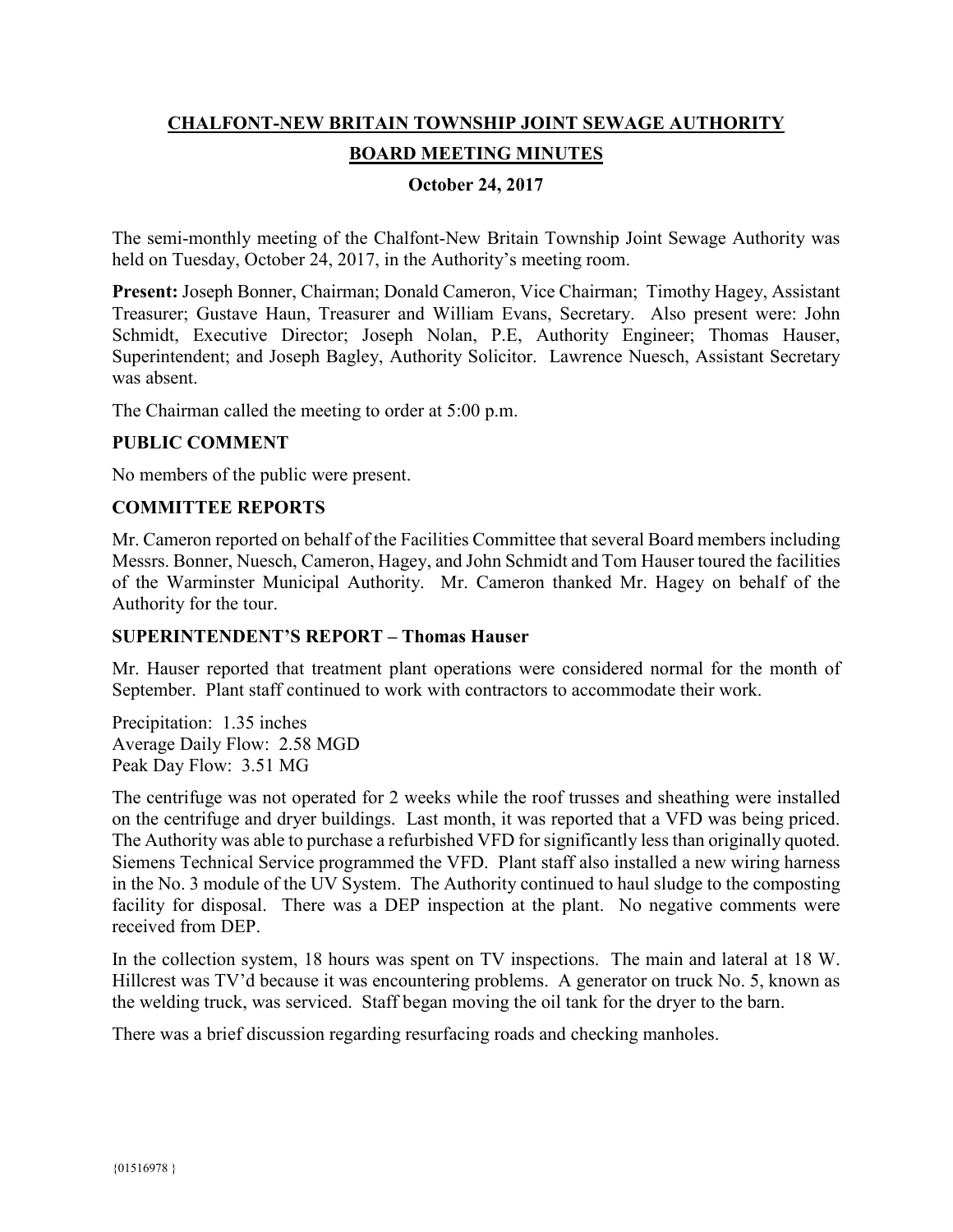## **EXECUTIVE DIRECTOR'S REPORT – John E. Schmidt**

Mr. Schmidt presented a grinder pump agreement for the Estates at Julius Farm, explaining that it was an older form of agreement so it needed to be signed by Mr. Bonner and Mr. Evans.

Mr. Schmidt reported that the health insurance renewal is proposed for a 13 1/2% increase. Medicare, Keystone 65 is proposed for an increase of 5%. Mr. Schmidt met with Fayez Elias and shopped for alternatives. None of the alternatives was better than the 13 1/2% increase from Blue Cross.

There was a question asked about the Authority's expense for the deductible. The deductible on the renewal has been increased, but the out-of-pocket max for each covered person did not increase. There was an extensive discussion regarding the total deductible expense for the Authority.

There was an additional question regarding whether the maximum out-of-pocket expense includes prescriptions. Mr. Schmidt responded that once the out-of-pocket expense of the employee reaches the maximum deductible limit, insurance covers 100% of the remaining expenses.

The discussion continued with regard to employee contributions increasing each year under the existing CBA.

**MOTION:** It was moved by Mr. Cameron and **SECONDED** by Mr. Evans to retain the Blue Cross health insurance plan. The Motion was unanimously adopted.

Mr. Schmidt next presented the Authority's Revised Budget for 2017-2018. He reported that the auditors will be present at the next meeting to present their report.

Mr. Schmidt reviewed the increase in Miscellaneous Income due to development activity and the receipt of insurance funds as a result of the fire loss in May. From the time of the Preliminary Budget to the Revised Budget, the Miscellaneous Income is up \$190,000.00.

Mr. Schmidt also reviewed Line 48 of the Revised Budget under the Operating Fund for sludge disposal, Line 39 for equipment maintenance and repair, Line 44 regarding natural gas being lower and Line 45 engineering costs increasing, all due to the fire.

Mr. Schmidt reviewed Capital Purchases of the Revised Budget for proposals such as the pickup truck, a forklift and a personnel vehicle.

Mr. Schmidt next reviewed Fund 3 particularly tapping fees. Line 135 for tapping fees was budgeted originally for \$200,000.00 and has been lowered to \$150,000.00 due to the receipt of some of the tapping fees.

Under Fund 3 Capital Infrastructure Projects, Mr. Schmidt highlighted Line 153 showing combined payments for debt and loan expenses.

**MOTION:** It was moved by Mr. Hagey and **SECONDED** by Mr. Haun to approve the Revised Budget for 2017-2018. The Motion was unanimously adopted.

Mr. Schmidt reported that he had the roof of the truck barn painted because it was 35 years old and showing rust marks. The new paint should extend the life of the roof.

Mr. Schmidt noted that Mr. Hauser has been an employee of the Authority for 20 years and celebrated his anniversary last week. The Board offered him congratulations.